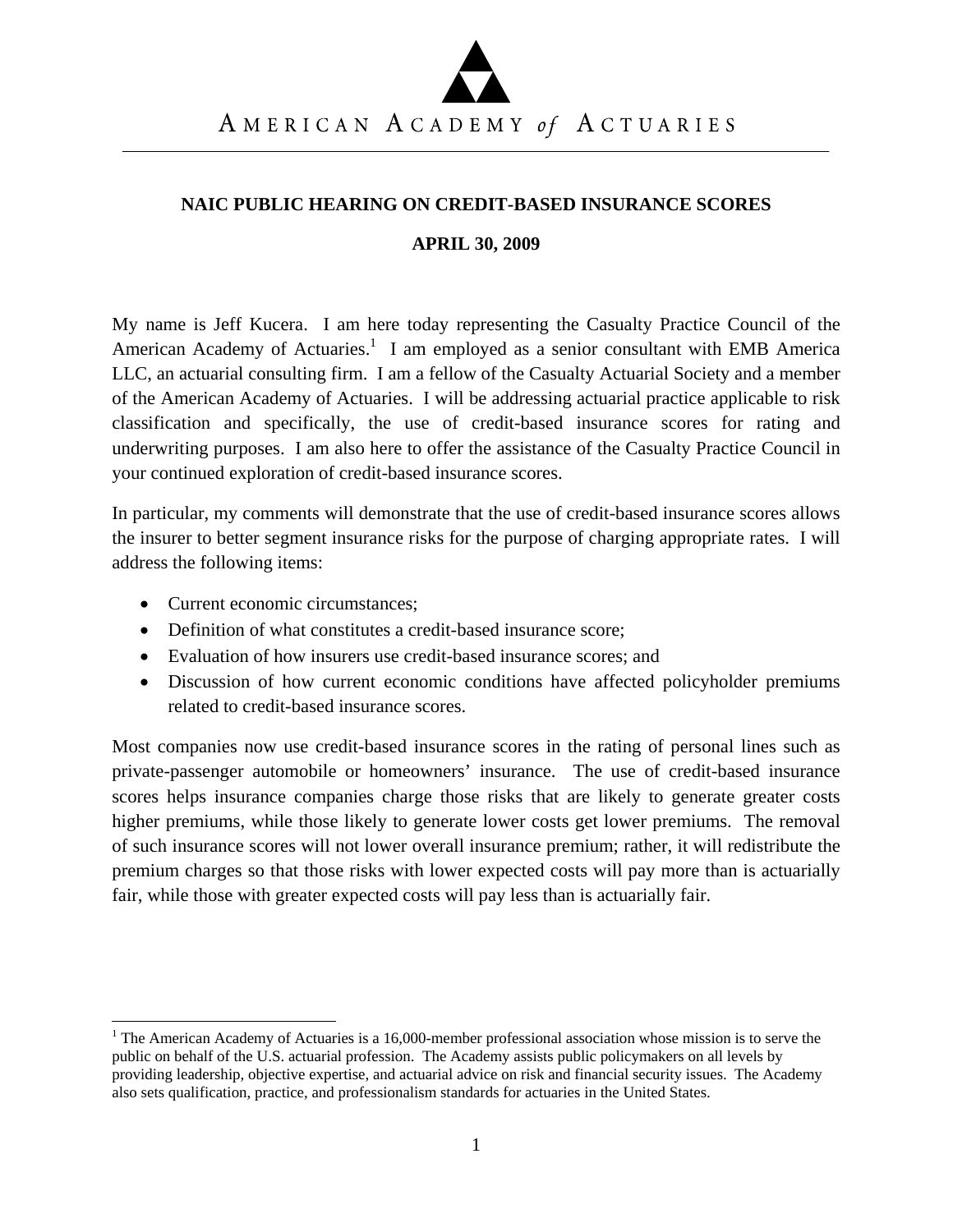## **Current Economic Circumstances**

As we are all aware, the United States is suffering from a major economic crisis, which has imposed considerable hardship on both individuals and businesses. A significant aspect of the current economic crisis is the severe tightening of the credit markets. This may suggest that credit standards are being tightened by banks and other sources of commercial credit. This comes at a time when increasing numbers of Americans are experiencing loss of income, including decreases in the value of many of their assets and unemployment. These problems are significant and ongoing, and they raise questions regarding the use of credit rating in insurance. These issues span multiple lines of insurance, but for individuals, they have the greatest impact on private-passenger auto and homeowners' insurance.

The American Academy of Actuaries is the public policy organization for actuaries practicing in all specialties within the United States. A major purpose of the Academy is to act as the voice of the profession on public policy issues. The Academy regularly prepares testimony for Congress, provides information to federal elected officials, comments on proposed federal regulations, and works closely with state officials on issues related to insurance.

The purpose of my presentation on behalf of the Casualty Practice Council today is to assist the NAIC in its analysis of these questions and to offer to work with the NAIC in its continuing study of these issues. The Casualty Practice Council has a history of working with the NAIC on this and many other topics. In fact, the Risk Classification Subcommittee of the Academy's Products, Pricing, and Market Committee presented the NAIC with a report, "The Use of Credit History for Personal Lines of Insurance,"<sup>2</sup> in November 2002, which is still relevant today.

The NAIC has identified three issues to serve as a basis for discussion. Our comments will provide an actuarial context for each of these issues.

## **Definition of What Constitutes a Credit-Based Insurance Score**

An insurance score is a numerical score or ranking assigned to an insurance risk (i.e., a prospective insured) based on that risk's underlying characteristics. A common purpose of insurance scoring is to generate useful information in underwriting and pricing insurance for the individual risk being scored. The score provides a relative measure of the expected cost to the insurance company associated with the risk.

A credit-based insurance score utilizes various attributes found in a typical individual's credit report. There are several different scoring models currently in use to calculate credit-based insurance scores, including models developed by third-party vendors and proprietary models built by individual insurance companies. The type of credit attributes generally having the

  $^2$  http://www.actuary.org/pdf/casualty/credit\_dec02.pdf (last visited on Apr. 24, 2009).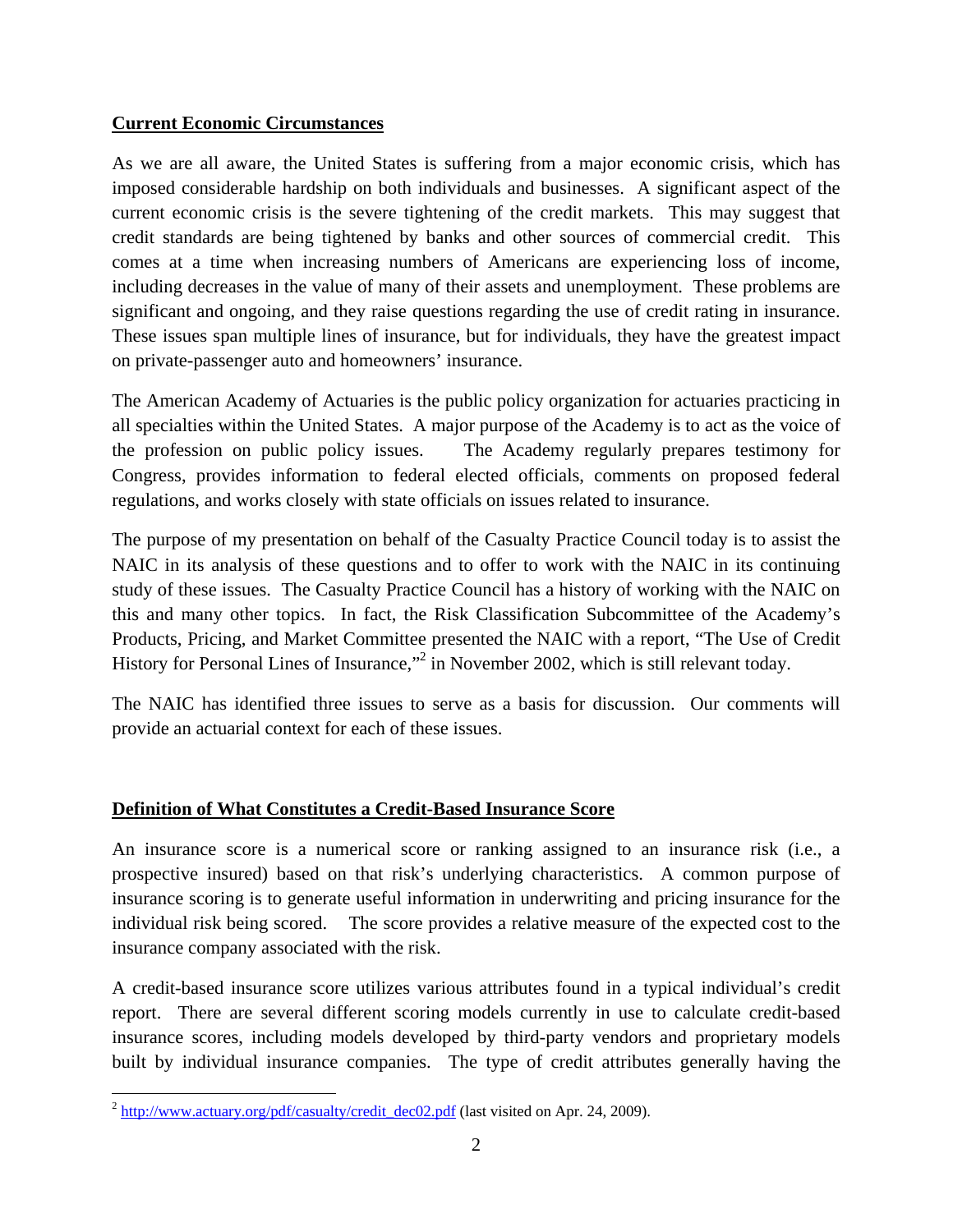greatest effect on an individual's insurance score include: number of inquiries into opening new accounts, accounts 30 days or more past due. While the attributes and relative values are not identical for all companies, generally the higher the credit-based insurance score, the better an individual's credit rating.

The importance of credit-based insurance scores is that there is a strong correlation between them and the expected costs associated with the risk. In other words, in a group of insureds who are identical in every other way, insureds with favorable insurance scores are significantly more likely to have better loss experience than insureds with unfavorable insurance scores. Consequently, credit-based insurance scores are a statistically reliable tool for segmenting risks into different groups with different expected cost levels. This has been demonstrated in a number of studies and reports, some of which we have listed in Appendix A.

### **Evaluation of How Insurers Use Credit-Based Insurance Scores**

Most state insurance laws prohibit the use of insurance rates that are excessive, inadequate, or unfairly discriminatory. Principle 4 of the Casualty Actuarial Society's *Statement of Principles Regarding Property and Casualty Insurance Ratemaking* states that, "A rate is reasonable and not excessive, inadequate, or unfairly discriminatory if it is an actuarially sound estimate of the expected value of all future costs associated with an individual risk transfer.<sup>3</sup> Thus, the overall average rate level should be set so that the total premium collected from all risks is sufficient to cover the total expected costs. Additionally, the individuals' rates should be set such that the premium collected from each individual risk, or group of similar risks, reflects the expected costs for that individual risk (or group of similar risks).

In a 2001 survey, 90 percent of the responding insurers (from the top 100 personal lines companies) indicated that they were using credit data. $4$  According to the survey, the use of credit data is a relatively recent trend; more than half of the responding insurers using credit said that they began using credit in 1998 or later. Today, the number of companies using credit is likely even greater. Some insurers use insurance scores simply to determine whether a prospective insured qualifies to be written by the company. More typically, insurers also use insurance scores to help segment risks into different groups with similar expected costs for the purpose of rating. In such cases, the insurer may use the insurance score directly as a rating factor, also called a "risk classification factor," similar to an amount of insurance for homeowners' insurance or prior violations for private-passenger auto insurance. Alternatively, an insurer with multiple "tiers" representing different levels of expected cost may use the insurance score to help assign risks to the appropriate tier. Whether insurance scores are being used as a risk classification or

<sup>3</sup> http://www.casact.org/standards/princip/sppcrate.pdf (last visited on Apr. 22, 2009), *Statement of Principles* 

Regarding Property and Casualty Insurance Ratemaking, Casualty Actuarial Society, May 1988.<br><sup>4</sup> "Insurance Scoring in Personal Automobile Insurance—Breaking the Silence," Conning & Company, 2001.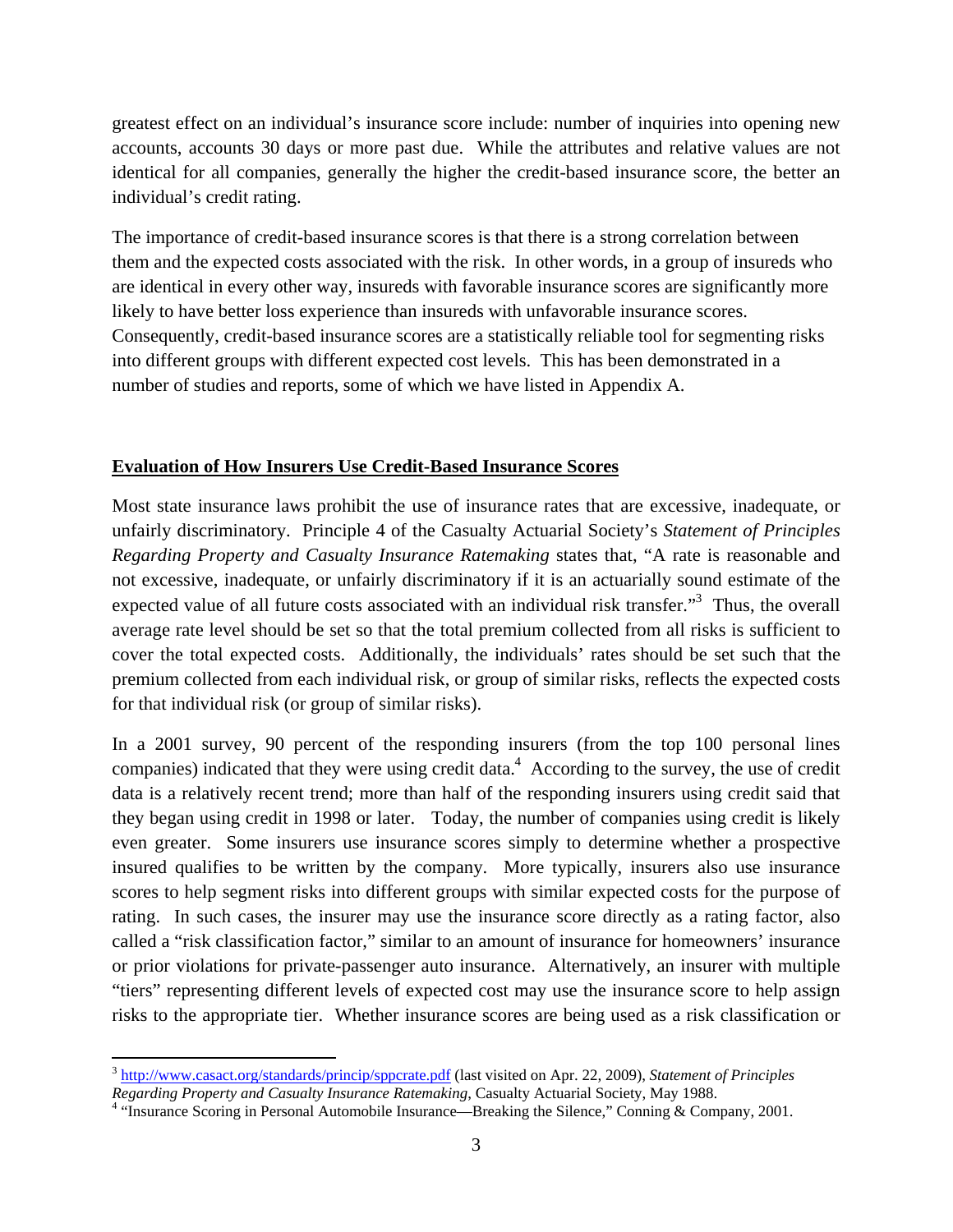tiering factor, the impact is the same: insurance scores are being used to segment risks into homogenous groups so that appropriate premiums can be charged.

With respect to insurance scores as a risk classification or tiering factor, the actuary is guided by Actuarial Standard of Practice (ASOP) No. 12, *Risk Classification*. 5 Rating plans for individual lines of insurance generally include several different risk classifications. For example, privatepassenger auto lines use such risk classifications as the make and model of the car, age of the driver, prior traffic violations and accidents, etc. For homeowners' insurance, examples of risk classification include amount of insurance, type of home construction, prior loss history, etc. The key section of ASOP No. 12 that is applicable to the use of insurance scores is section 3.2.1., which reads in part as follows:

Relationship of Risk Characteristics and Expected Outcomes—The actuary should select risk characteristics that are related to expected outcomes. A relationship between a risk characteristic and an expected outcome, such as cost, is demonstrated if it can be shown that the variation in actual or reasonably anticipated experience correlates to the risk characteristic. In demonstrating a relationship, the actuary may use relevant information from any reliable source, including statistical or other mathematical analysis of available data. The actuary may also use clinical experience and expert opinion.

Rates within a risk classification system would be considered equitable if differences in rates reflect material differences in expected cost for risk characteristics. In the context of rates, the word *fair* is often used in place of the word *equitable*.

The actuary should consider the interdependence of risk characteristics. To the extent the actuary expects the interdependence to have a material impact on the operation of the risk classification system, the actuary should make appropriate adjustments.

The summary of articles on credit in Appendix A includes several studies that have shown that credit scores reflect significant differences in expected loss costs. Thus, credit scores are appropriate tools for risk differentiation. Rates based on groups differentiated by insurance score are not excessive, inadequate, or unfairly discriminatory.

The removal of such insurance scores will not lower overall premium collected; it will only redistribute the premium collected such that risks with lower expected costs will pay more, and those with greater expected costs will pay less.

While the evidence may only be anecdotal, most companies report that the use of insurance scores, along with multivariate rating and other new rating factors, have allowed them to write more risks from the general population than before these features were introduced.

 <sup>5</sup> http://www.actuarialstandardsboard.org/pdf/asops/asop012\_101.pdf (last visited on Apr. 22, 2009), Actuarial Standard of Practice No. 12, *Risk Classification (for All Practice Areas)*, adopted by the Actuarial Standards Board, Dec. 2005.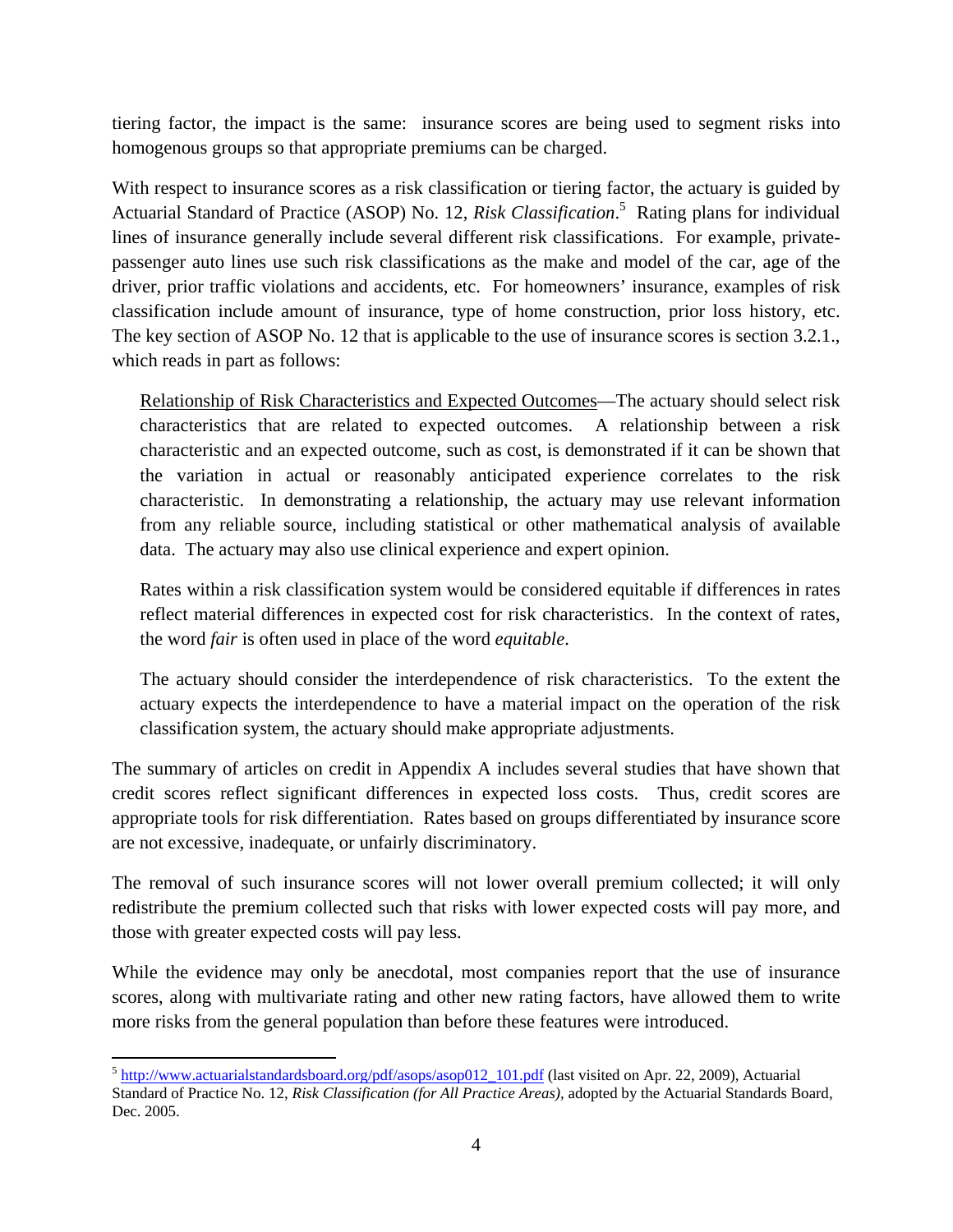If the NAIC determines that further studies may be appropriate, the Casualty Practice Council would be pleased to assist the NAIC in such studies.

# **Discussion of How Current Economic Conditions Have Affected Policyholder Premiums Related to Credit-Based Insurance Scores**

While our current economic condition is certainly on everyone's mind, it is still uncertain exactly how this will affect overall insurance costs and, therefore, overall insurance prices. Some regulators or other public officials may be concerned that if the current economic crisis causes insurance scores to worsen, it will lead to unwarranted premium increases. It is important to consider both the impact on the aggregate premium and on individuals' premium.

First, it is important to consider the impact on the aggregate premium. Insurers use insurance scores to determine appropriate rate relationships between risk classes, not to determine overall premium need. Assume for a moment that insurers continue to maintain the same rate relationships for different insurance score ranges, and that the current economic crisis causes every insureds' insurance score to worsen. The actuary would observe this distributional shift or change and adjust overall rate levels so that the total premium collected by the insurance company remains the same and the integrity of the rate relationships among risks remains intact.

This is no different than any other distributional shift, such as an increase in the average value of homes, which an actuary has to consider when setting the overall rate level. Part of a typical actuarial rate review is an analysis of any shifts in distributions that affect the premium level. The actuary would adjust for these shifts in determining appropriate future rates. As a result of this standard ratemaking practice, any shift in insurance scores due to the current adverse economic conditions will not result in any long-term impact on overall premium collected.

Second, it is important to consider the impact on the individuals' premium. $<sup>6</sup>$  As stated earlier,</sup> studies have demonstrated that insurance scores are an effective means of segmenting risks. Because of this, many companies now vary the rates charged to risks with different insurance scores. Some regulators or other public officials may be concerned that a dramatic shift in credit scores could disrupt the current relative rates among risks with insurance scores; in other words, perhaps the difference in expected cost levels among insureds with favorable and unfavorable scores will be less significant.

This, too, is not a problem that is unique to insurance scores. The gender and age of drivers have long been recognized as important rating characteristics for personal automobile insurance. There have been, and still are, very significant differences between the rates charged to young

 <sup>6</sup> It is important to remember that any distribution shift is likely to have a smaller effect on renewal business than on new business, because some states and/or companies only permit the use of such scores for renewals if it results in a more favorable rate for the individual insured.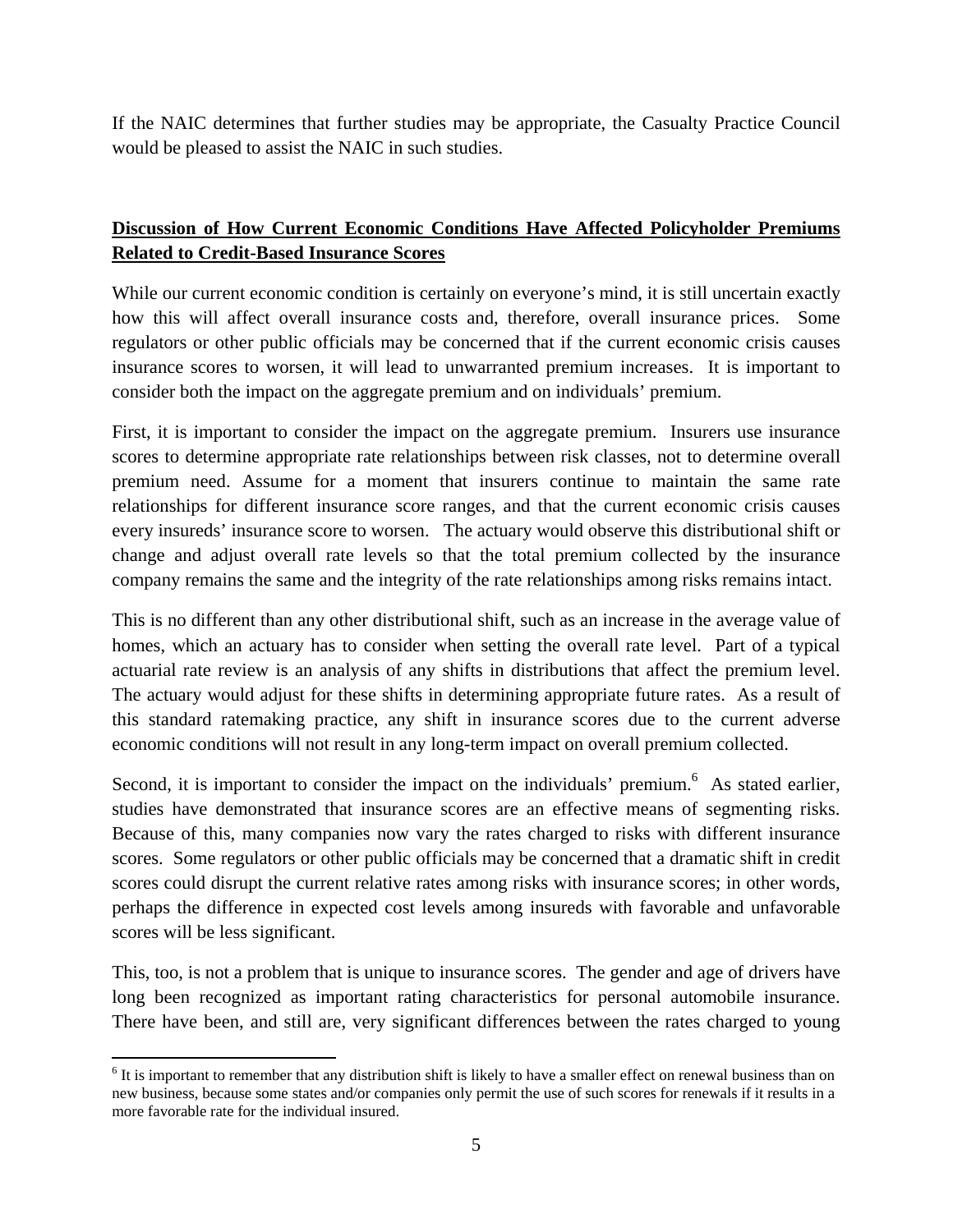males and young females, reflecting the higher cost of auto insurance for young male drivers compared to young female drivers. However, over time, the driving habits of young males and young females have become more similar, and while the difference in risk is still significant, it is not nearly as large as it was in the past. As this trend has developed, insurers adjusted classification plans to reduce the rate differentials to reflect it. If the actuary regularly analyzes the indicated rate differentials for different insurance score ranges, the rate differentials will be changed if more recent data suggests it. This potential shift in group differentials, and motivation or intent to be competitive, provide incentives for companies to regularly review their rate differences.

One of the other roles of an actuary is to regularly review the data to decide whether the overall average rate level is appropriate and whether the rate differentials for risks with different insurance scores need to be adjusted. By doing this, the actuary can ensure that the rates are actuarially sound,<sup>7</sup> regardless of the effect the current economic crisis has on personal insurance scores.

It is possible that a sudden or immediate distribution shift could result from the current economic conditions, and that, by the time it works its way into the actuary's data, many insureds will have already been harmed. While we have been suffering through the current economic conditions for approximately six months, we are unaware of any quantifiable evidence that has surfaced to demonstrate that such a dramatic shift has been occurring. It is our opinion, based on anecdotal evidence, that any shift thus far has been minor. This could be because renewal business, which makes up the majority of any company's business, is less likely to be affected by a shift. Ascertaining whether an actual shift of any significance has occurred would require a study to look at the distribution of insurance scores of several companies over a period of time. The Casualty Practice Council is willing to assist the NAIC should it decide to pursue such a study.

On behalf of the Academy and the Casualty Practice Council, I thank you for the opportunity to speak to you today. To the extent that we can further assist the NAIC in its endeavors on this topic, the Casualty Practice Council volunteers its services. We look forward to working with you.

If time permits, I am happy to answer any questions you may have.

<sup>7</sup> http://www.casact.org/standards/princip/sppcrate.pdf (last visited on Apr. 22, 2009), *Statement of Principles Regarding Property and Casualty Insurance Ratemaking*, Casualty Actuarial Society, May 1988.